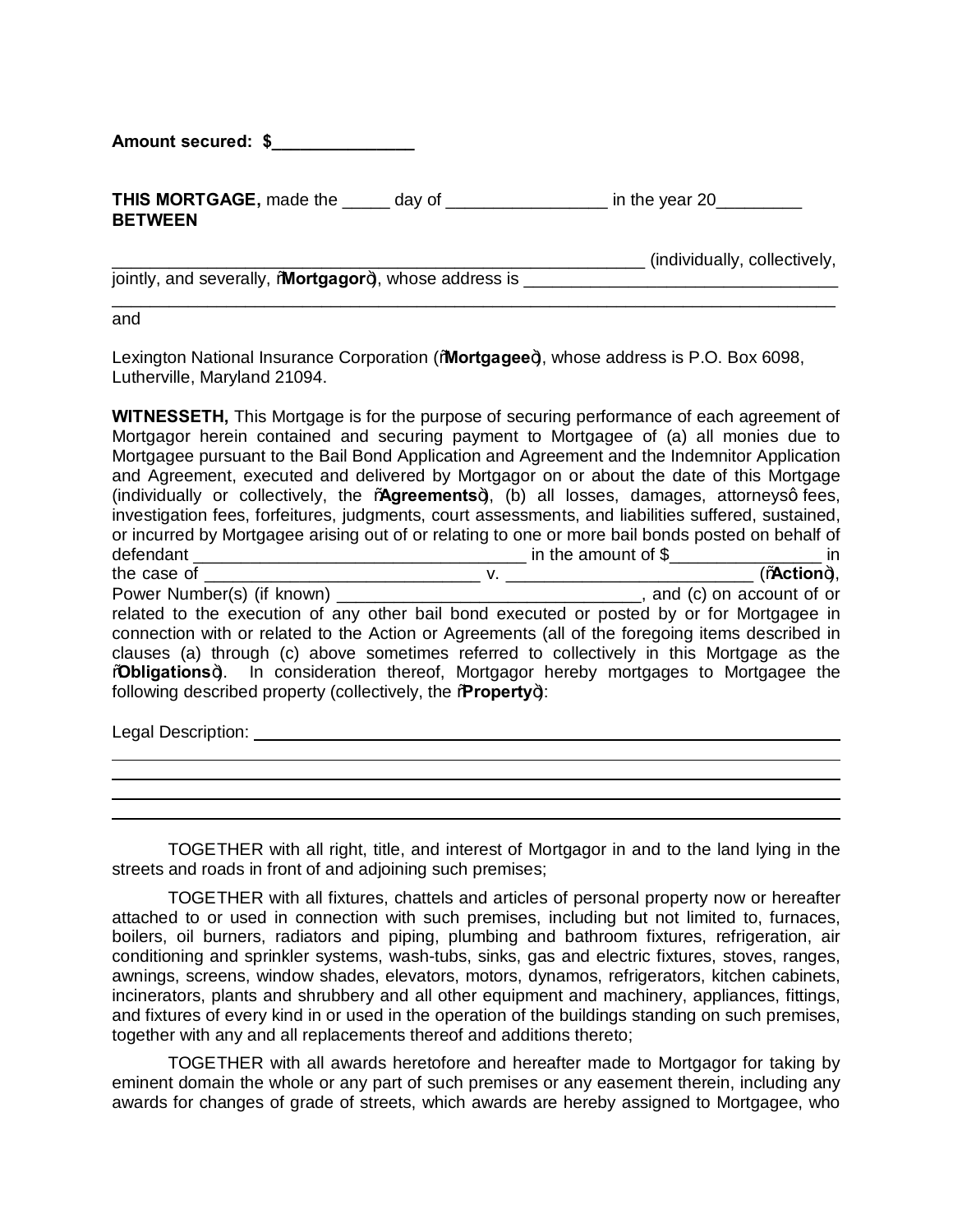is hereby authorized to collect and receive the proceeds of such awards and to give proper receipts and acquittances therefor, and to apply the same toward the payment of the Obligations, notwithstanding the fact that the amount owing thereon may not then be due and payable; and Mortgagor hereby agrees, upon request, to make, execute, and deliver any assignments and other instruments sufficient for the purpose of assigning such awards to Mortgagee, free, clear, and discharged of any encumbrances of any kind or nature whatsoever.

AND Mortgagor covenants with Mortgagee as follows:

1. That Mortgagor will pay the Obligations as hereinbefore provided.

2. That Mortgagor will keep the buildings on such premises insured against loss by fire for the benefit of Mortgagee; that Mortgagor will assign and deliver the policies to Mortgagee; and that Mortgagor will reimburse Mortgagee for any premiums paid for insurance made by Mortgagee on Mortgagor of default in so insuring the buildings or in so assigning and delivering the policies.

3. That no building on such premises shall be altered, removed or demolished without the consent of Mortgagee.

4. That the amounts due under the Obligations shall become due at the option of Mortgagee: after default in the payment of any amount due thereunder for 15 days; or after default in the payment of any tax, water rate, sewer rent or assessment for 30 days after notice and demand; or after default after notice and demand either in assigning and delivering the policies insuring the buildings against loss by fire or in reimbursing Mortgagee for premiums paid on such insurance, as hereinbefore provided; or after default upon request in furnishing a statement of the amount due on this Mortgage and whether any offsets or defenses exist against the Obligations, as hereinafter provided. An assessment that has been made payable in installments at the application of Mortgagor or lessee of the premises shall nevertheless, for the purpose of this paragraph, be deemed due and payable in its entirety on the day the first installment becomes due or payable or a lien.

5. That the holder of this Mortgage, in any action to foreclose it, shall be entitled to the appointment of a receiver.

6. That Mortgagor will pay all taxes, assessments, sewer rents or water rates, and in default thereof, Mortgagee may pay the same.

7. That Mortgagor within 5 days upon request in person or within 10 days upon request by mail will furnish a written statement duly acknowledged of the amount due on this Mortgage and whether any offsets or defenses exist against the Obligations.

8. That notice and demand or request may be in writing and may be served in person or by mail.

9. That Mortgagor warrants the title to the premises.

10. That the fire insurance policies required by Section 2 above shall contain the usual extended coverage endorsement; that in addition thereto Mortgagor, within 30 days after notice and demand, will keep the premises insured against war risk and any other hazard that may reasonably be required by Mortgagee. All of the provisions of Sections 2 and 4 above relating to fire insurance and the provisions of Section 254 of the Real Property Law construing the same shall apply to the additional insurance required by this paragraph.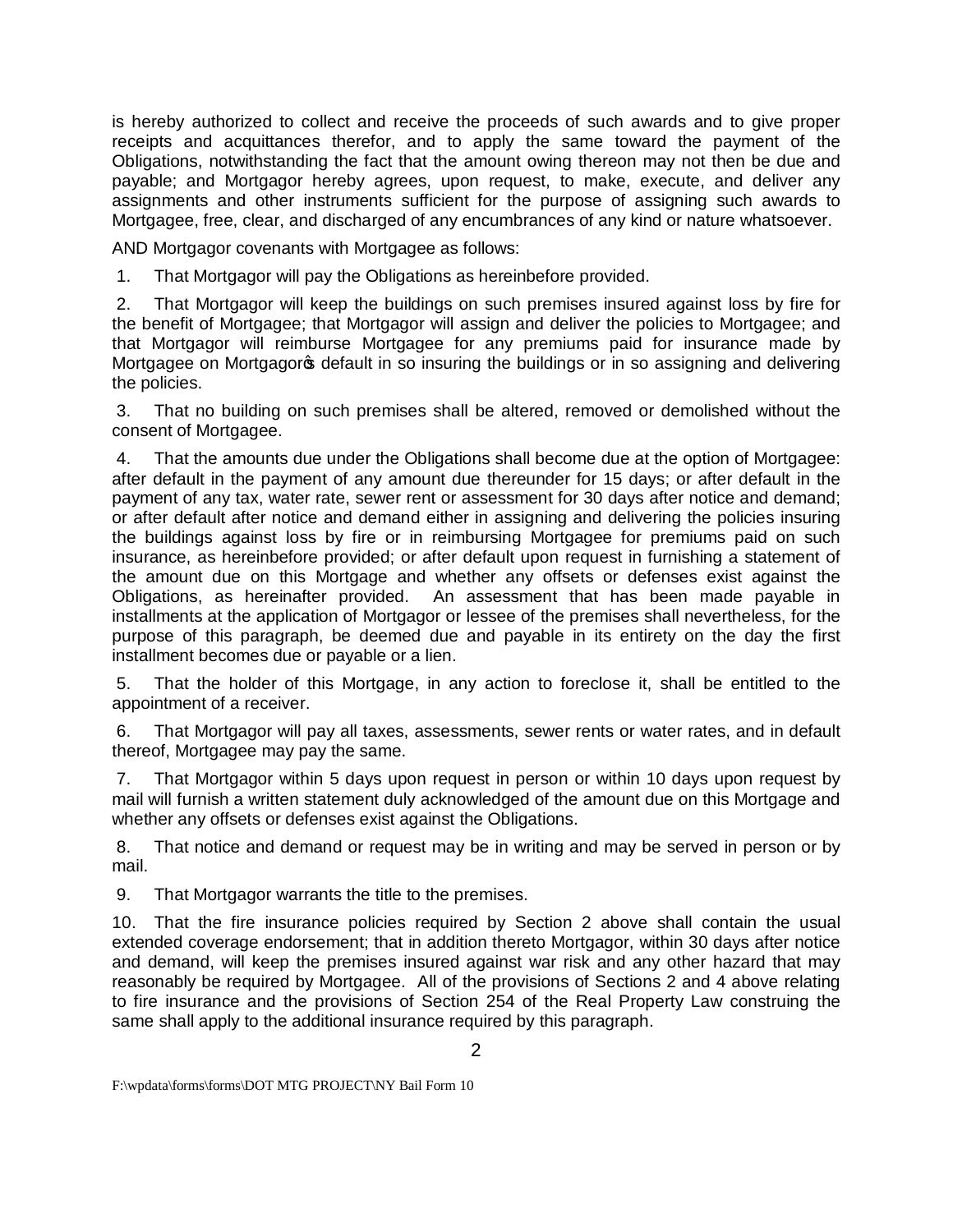11. That in case of a foreclosure sale, such premises, or so much thereof as may be affected by this Mortgage, may be sold in one parcel.

12. That if any action or proceeding be commenced (except an action to foreclose this Mortgage or to collect the Obligations secured thereby), to which action or proceeding Mortgagee is made a party, or in which it becomes necessary to defend or uphold the lien of this Mortgage, all sums paid by Mortgagee for the expense of any litigation to prosecute or defend the rights and lien created by this Mortgage (including reasonable counsel fees), shall be paid by Mortgagor, together with interest thereon at the lesser of the rate of ten percent (10%) per annum or the maximum rate permitted by applicable law, and any such sum and the interest thereon shall be a lien on the Property, prior to any right, or title to, interest in or claim upon the Property attaching or accruing after the lien of this Mortgage, and shall be deemed to be secured by this Mortgage. In any action or proceeding to foreclose this Mortgage, or to recover or collect the Obligations secured thereby, the provisions of law respecting the recovering of costs, disbursements, and allowances shall prevail unaffected by this covenant.

13. That Mortgagor hereby assigns to Mortgagee the rents, issues, and profits of the Property as further security for the payment of the Obligations, and Mortgagor grants to Mortgagee the right to enter upon and to take possession of the Property for the purpose of collecting the same and to let the Property or any part thereof, and to apply the rents, issues, and profits, after payment of all necessary charges and expenses, on account of the Obligations. This assignment and grant shall continue in effect until this Mortgage is paid. Mortgagee hereby waives the right to enter upon and to take possession of the Property for the purpose of collecting such rents, issues, and profits, and Mortgagor shall be entitled to collect and receive such rents, issues, and profits until default under any of the covenants, conditions, or agreements contained in this Mortgage, and agrees to use such rents, issues, and profits in payment of amounts becoming due on this Mortgage and in payment of taxes, assessments, sewer rents, water rates and carrying charges becoming due against the Property, but such right of Mortgagor may be revoked by Mortgagee upon any default, on 5 daysqwritten notice. Mortgagor will not, without the written consent of Mortgagee, receive or collect rent from any tenant of the Property or any part thereof for a period of more than one month in advance, and in the event of any default under this Mortgage will pay monthly in advance to Mortgagee, or to any receiver appointed to collect such rents, issues, and profits, the fair and reasonable rental value for the use and occupation of the Property or of such part thereof as may be in the possession of Mortgagor, and upon default in any such payment will vacate and surrender the possession of the Property to Mortgagee or to such receiver, and in default thereof may be evicted by summary proceedings.

14. That the whole of the amounts due under the Obligations shall become due at the option of Mortgagee: (a) after failure to exhibit to Mortgagee, within 10 days after demand, receipts showing payment of all taxes, water rates, sewer rents, and assessments; or (b) after the actual or threatened alteration, demolition, or removal of any building on the Property without the written consent of Mortgagee; or (c) after the assignment of the rents of the Property or any part thereof without the written consent of Mortgagee; or (d) if the buildings on the Property are not maintained in reasonably good repair; or (e) after failure to comply with any requirement or order or notice of violation of law or ordinance issued by any governmental department claiming jurisdiction over the Property within 3 months from the issuance thereof; or (f) if on application of Mortgagee two or more fire insurance companies lawfully doing business in the State of New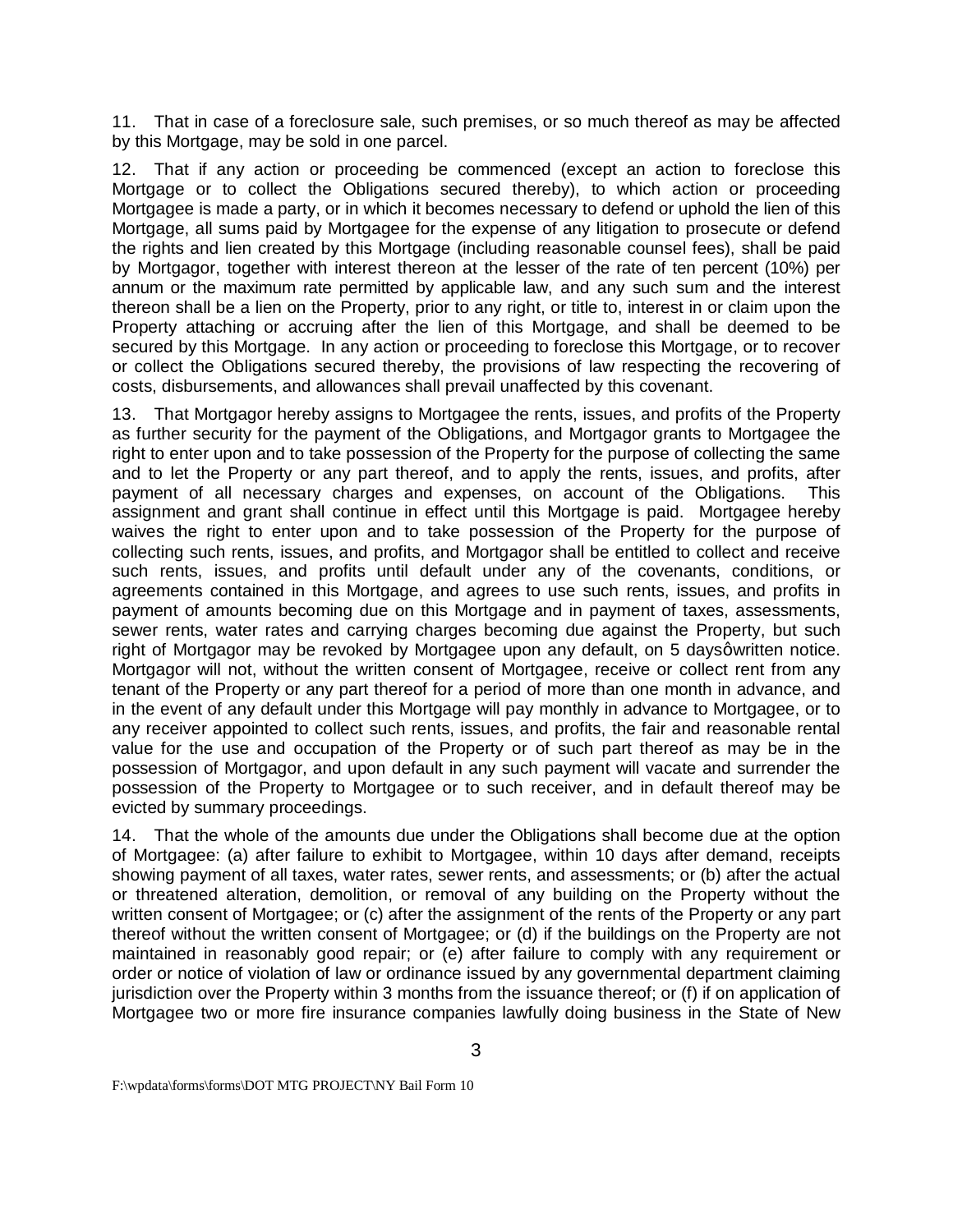York refuse to issue policies insuring the buildings on the Property; or (g) in the event of the removal, demolition, or destruction in whole or in part of any of the fixtures, chattels, or articles of personal property covered hereby, unless the same are promptly replaced by similar fixtures, chattels, and articles of personal property at least equal in quality and condition to those replaced, free from chattel mortgages or other encumbrances thereon and free from any reservation of title thereto; or (h) after 30 days anotice to Mortgagor, in the event of the passage of any law deducting from the value of the land for the purposes of taxation any lien thereon, or changing in any way the taxation of mortgages or debts secured thereby for state or local purposes; or (i) if Mortgagor fails to keep, observe, and perform any of the other covenants, conditions, or agreements contained in this Mortgage.

15. That Mortgagor will, in compliance with Section 13 of the Lien Law, receive the advances secured hereby and will hold the right to receive such advances as a trust fund to be applied first for the purpose of paying the cost of the improvement and will apply the same first to the payment of the cost of the improvement before using any part of the total of the same for any other purpose.

This Mortgage may not be changed or terminated orally. The covenants contained in this Mortgage shall run with the land and bind Mortgagor, the heirs, personal representatives, successors and assigns of Mortgagor and all subsequent owners, encumbrances, tenants, and subtenants of the Property, and shall enure to the benefit of Mortgagee, the personal representatives, successors and assigns of Mortgagee and all subsequent holders of this Mortgage. The word "Mortgagor+ shall be construed as if it read "Mortgagors of and the word  $\pm$ Mortgagee+shall be construed as if it read %Mortgagees+whenever the sense of this Mortgage so requires.

IN WITNESS WHEREOF, this mortgage has been duly executed by Mortgagor.

\_\_\_\_\_\_\_\_\_\_\_\_\_\_\_\_\_\_\_\_\_\_\_\_\_\_\_\_

\_\_\_\_\_\_\_\_\_\_\_\_\_\_\_\_\_\_\_\_\_\_\_\_\_\_\_\_

WITNESS: MORTGAGOR

[*if Mortgagor is married, husband and wife must sign*]

F:\wpdata\forms\forms\DOT MTG PROJECT\NY Bail Form 10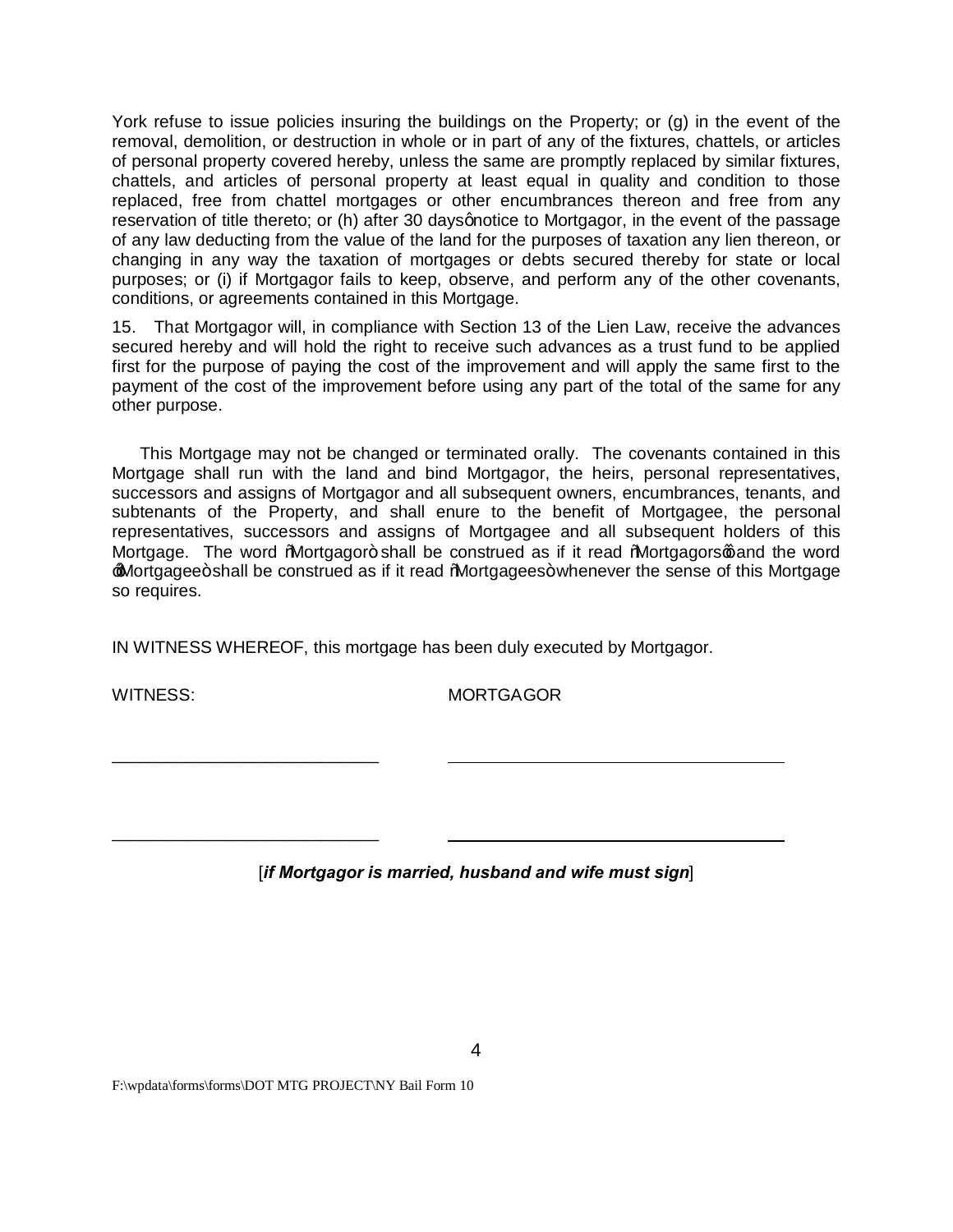## **ACKNOWLEDGEMENT TAKEN IN NEW YORK ACKNOWLEDGEMENT TAKEN IN NEW YORK STATE STATE**

State of New York, County of , ss: On the day of in the year before me, the undersigned, personally appeared , personally known to me or proved to me on the basis of satisfactory evidence to be the individual(s) whose name(s) is (are) subscribed to the within instrument and acknowledged to me that he/she/they executed the same in his/her/their capacity(ies), and that by his/her/their signature(s) on the instrument, the individual(s), or the person upon behalf of which the individual(s) acted, executed the instrument. **ACKNOWLEDGEMENT BY SUBSCRIBING WITNESS TAKEN IN NEW YORK STATE** State of New York, County of , ss: On the day of in the year before me, the undersigned, a Notary Public in and for said State, personally appeared , the subscribing witness to the foregoing instrument, with whom I am personally acquainted, who, being by me duly sworn, did depose and say that he/she/they reside(s) in (if the place of residence is in a city, include the street and street number if any, thereof); that he/she/they know(s) to be the individual described in and who executed the foregoing instrument; that said subscribing witness was present and saw said execute the same; and that said witness at the same time subscribed his/her/their name(s) as a witness thereto State of New York, County of , ss: On the day of in the year before me, the undersigned, personally appeared , personally known to me or proved to me on the basis of satisfactory evidence to be the individual(s) whose name(s) is (are) subscribed to the within instrument and acknowledged to me that he/she/they executed the same in his/her/their capacity(ies), and that by his/her/their signature(s) on the instrument, the individual(s), or the person upon behalf of which the individual(s) acted, executed the instrument. **ACKNOWLEDGEMENT TAKEN OUTSIDE NEW YORK STATE** \*State of , County of , ss: \*(Or insert District of Columbia, Territory, Possession or Foreign County) On the day of in the year before me the undersigned personally appeared Personally known to me or proved to me on the basis of satisfactory evidence to be the individual(s) whose name(s) is (are) subscribed to the within instrument and acknowledged to me that he/she/they executed the same in his/her/their capacity(ies), that by his/her/their signature(s) on the instrument, the individual(s) or the person upon behalf of which the individual(s) acted, executed the instrument, and that such individual make such appearance before the undersigned in the (add the city or political subdivision and the state or country or other place the acknowledgement was taken).